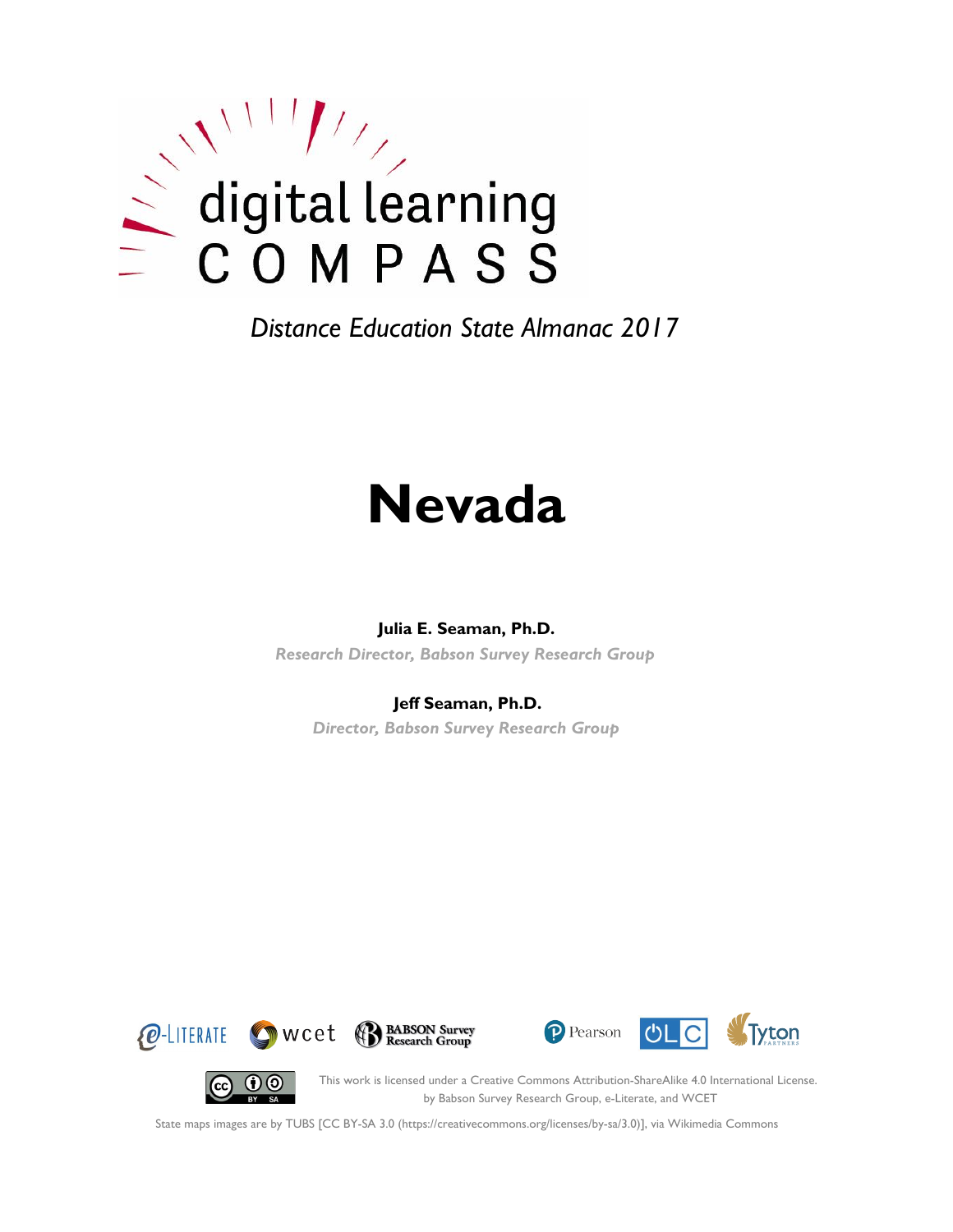| <b>Nevada</b>                 |              |                  |  |
|-------------------------------|--------------|------------------|--|
|                               | <b>State</b> | % of<br>National |  |
|                               |              |                  |  |
| Population                    | 2,940,058    | 0.9%             |  |
| 18-55 Population              | 1,381,827    | 0.9%             |  |
| <b>Number of Institutions</b> | 27           | 0.6%             |  |
|                               |              |                  |  |

 Nevada has 27 degree-granting higher education institutions, which represent 0.6% of all such institutions in the United States. These institutions enrolled a total of 116,097 students as of fall 2015 (104,841 of which are studying at the undergraduate level and 11,256 at the graduate level). The fall 2015 figure is an increase of 1,535 students (or 1.3%) from the number enrolled in the fall of 2012.

 Among the total student body, 41,048 (38,971 undergraduates and 2,077 graduate students) were taking at least one course at a distance. This is 35.4% of the enrolled student body, which is higher than the national average rate of 29.7%. The number of students taking distance education courses in the state increased by 5,879 (or 16.7%) between fall 2012 and fall 2015. This is higher than the national level of growth of 11.0%.

 13,360 students in Nevada are taking all of their courses at a distance, made up of 12,306 undergraduates and 1,054 graduates. This represents 11.5% of all students enrolled in the state, a rate that is lower than the national average of 14.3%. A total of 12,476 (or 93.4% of these exclusively online students) live in Nevada, the remainder come from outside of the state. This rate is higher than the national in-state average of 55.1%.

 The number of students that take any of their courses on campus, including those who take all of their courses on campus and those who take a mix of on-campus and distance courses, is 102,737, or 88.5% of the total student enrollment in Nevada. This number represents an increase in proportion on campus from the four years prior (89.6% from 102,702 students in 2012). The -1.2% rate is a smaller change than the national 1.7% decrease.

|                    |                            | <b>Total</b>        |                        | <b>Undergraduate</b> |                        | <b>Graduate</b>     |                        |
|--------------------|----------------------------|---------------------|------------------------|----------------------|------------------------|---------------------|------------------------|
|                    |                            | <b>All Students</b> | Any<br><b>Distance</b> | <b>All Students</b>  | Any<br><b>Distance</b> | <b>All Students</b> | Any<br><b>Distance</b> |
|                    | <b>Total</b>               | 116.097             | 41,048                 | 104,841              | 38,971                 | 11,256              | 2,077                  |
|                    | Private for-profit         | 7,465               | 1,254                  | 7.088                | 1,153                  | 377                 | 101                    |
| Control            | Private not-for-profit     | 4,214               | 533                    | 1,302                | 298                    | 2,912               | 235                    |
|                    | <b>Public</b>              | 104,418             | 39,261                 | 96,451               | 37,520                 | 7,967               | 1,741                  |
| <b>Type</b>        | 2 to 4-year                | 15,329              | 4,756                  | 15,329               | 4,756                  | 0                   | 0                      |
|                    | 4-year or more             | 100,768             | 36,292                 | 89,512               | 34,215                 | 11,256              | 2,077                  |
|                    | Under 1,000                | 6,486               | 933                    | 6,374                | 859                    | 112                 | 74                     |
| <b>Instutional</b> | $1,000 - 4,999$            | 15,715              | 6,304                  | 12,503               | 6,011                  | 3,212               | 293                    |
| <b>Enrollment</b>  | $5,000 - 9,999$            | 0                   | 0                      | 0                    | 0                      | 0                   | $\mathbf 0$            |
| <b>Size</b>        | 10,000 - 19,999            | 11,085              | 4,434                  | 11,085               | 4,434                  | $\mathbf 0$         | $\mathbf{0}$           |
|                    | 20,000 and above           | 82,811              | 29,377                 | 74,879               | 27,667                 | 7,932               | 1,710                  |
|                    | Associate's College        | 48,654              | 20,657                 | 48,654               | 20,657                 | $\mathbf 0$         | $\mathbf 0$            |
|                    | Baccalaureate College      | 7,132               | 4,279                  | 7,097                | 4,248                  | 35                  | 31                     |
| Carnegie           | <b>Doctoral University</b> | 49,498              | 14,471                 | 41,566               | 12,761                 | 7,932               | 1,710                  |
|                    | Master's College           | 2,440               | 467                    | 1,638                | 440                    | 802                 | 27                     |
|                    | Specialized                | 8,203               | 1,069                  | 5,716                | 760                    | 2,487               | 309                    |
|                    | Unassigned                 | 170                 | 105                    | 170                  | 105                    | 0                   | 0                      |

### **Overall and Distance Enrollment - 2015**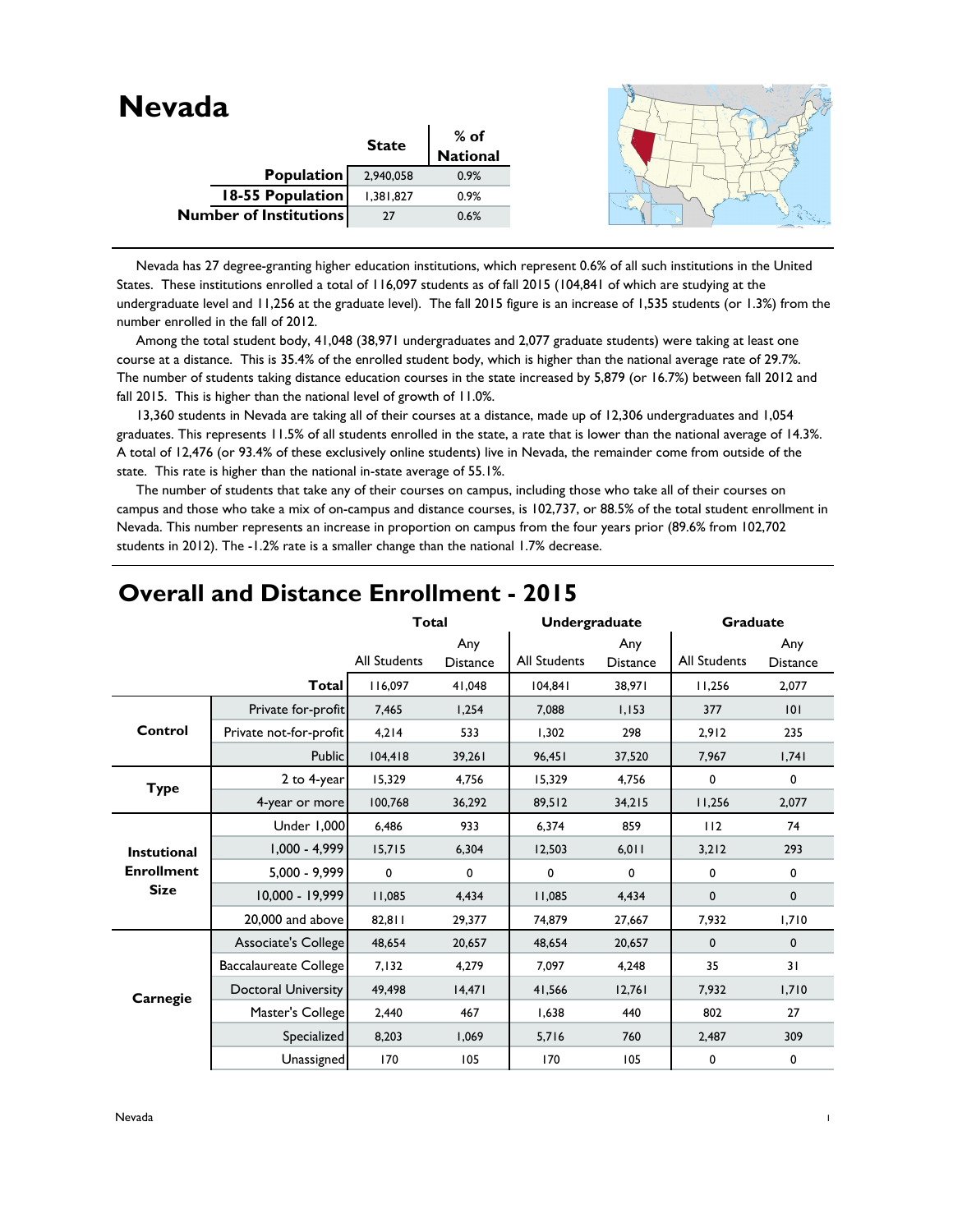

# **Distribution of Total Student Enrollment**



# **On-Campus Students**



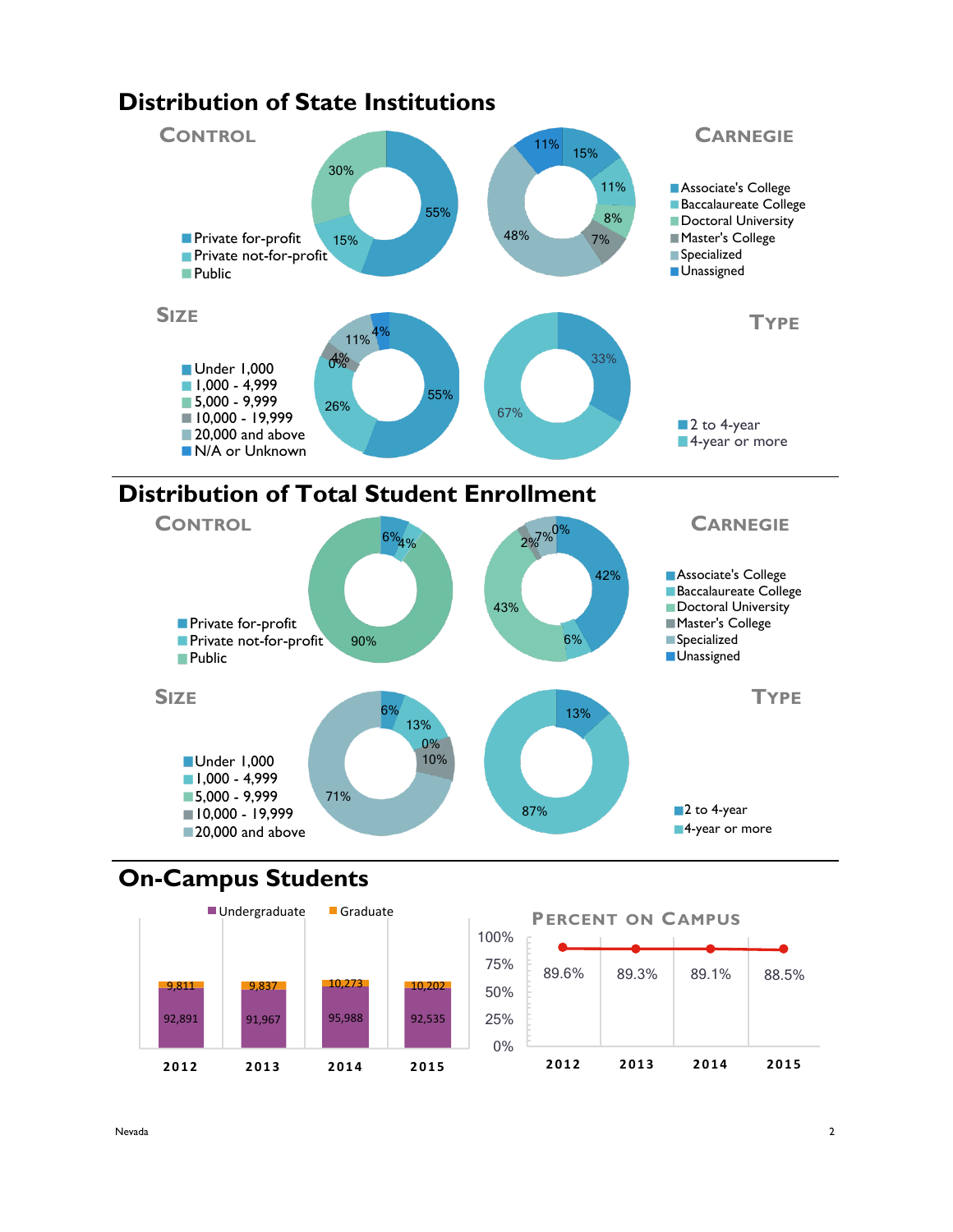# **Distribution of Distance Student Enrollment**



# **Enrollment Trends**



## **Exclusively Distance Student Locations**